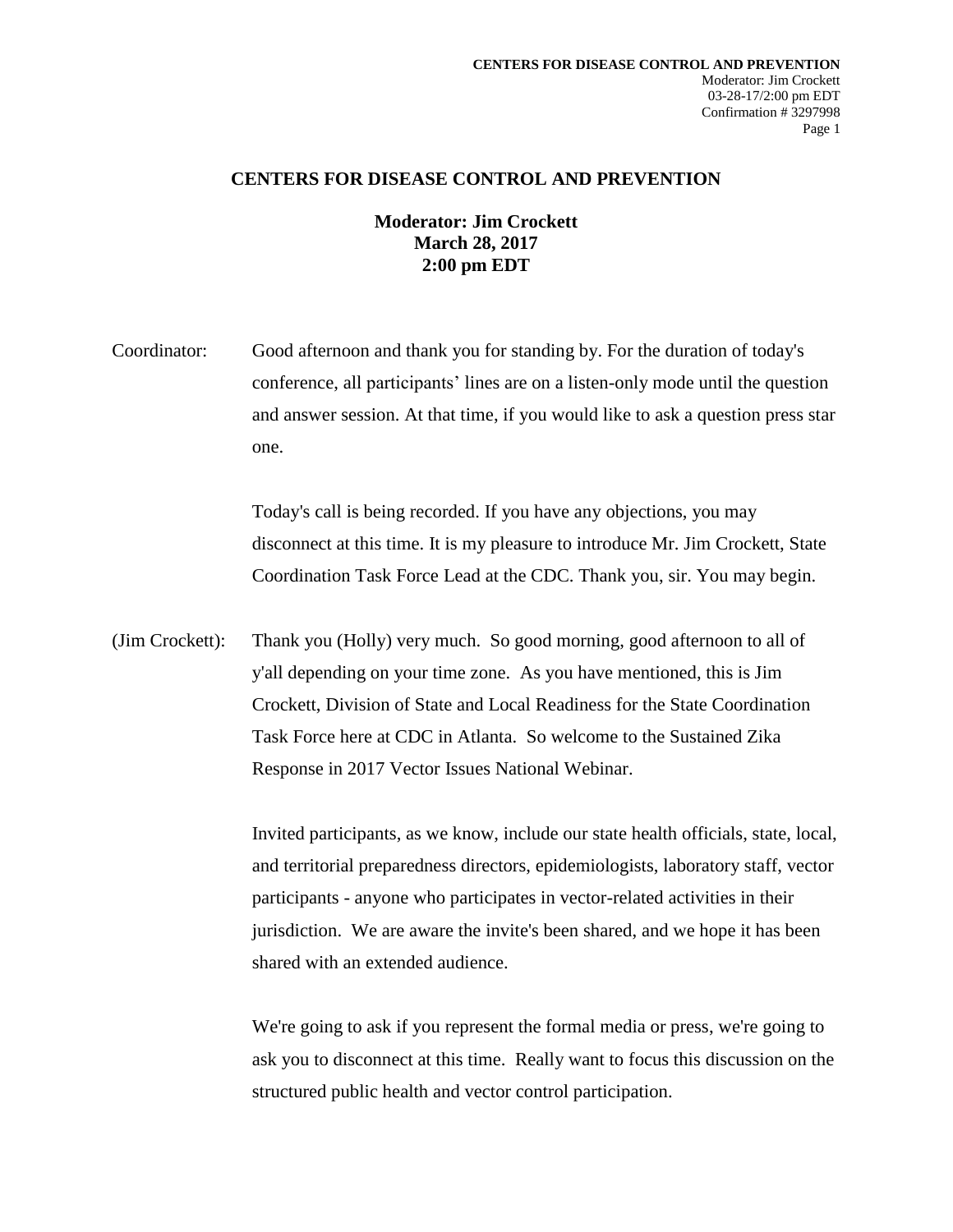So the intent of today's webinar is to provide a brief vector issues -- vector control overview session on Zika-related response and preparedness activities, and then really transition to a two-way discussion that will follow after initial comments by Janet McAllister.

So following today's webinar and this - later this week there'll be four remaining webinars to follow. Those will focus on public and private partnerships, pregnancy and birth defects, blood safety, and our medical investigations team -- primarily our CDC Emergency Response Team.

So keep in mind, we are continuing to update our guidance as we learn more through research. And our Zika preparedness -- or Zika response plan -- is also being updated at this time. The following today's presentation's question and answer segment, if you have any additional questions, as usual, feel free to email us at preparedness@CDC.gov.

Again, preparedness@CDC.gov.

So today our - really subject matter expert leading our presentation on the vector issues topic will be Dr. Janet McAllister. Dr. Janet McAllister is a board-certified medical entomologist. She did her PhD - thanks Janet – at University of Arkansas, her postdoc at LSU and CDC here in Atlanta. She worked 5 years for the New Orleans Mosquito Termite and Rodent Control Board.

She currently works at CDC - with CDC - was at least home-based in Fort Collins, Colorado, where she participates in emergency response activities and conducts research on insecticide resistance and vector control. Dr. McAllister is a professor at Tulane University in New Orleans and a faculty affiliate at Colorado State University in Fort Collins.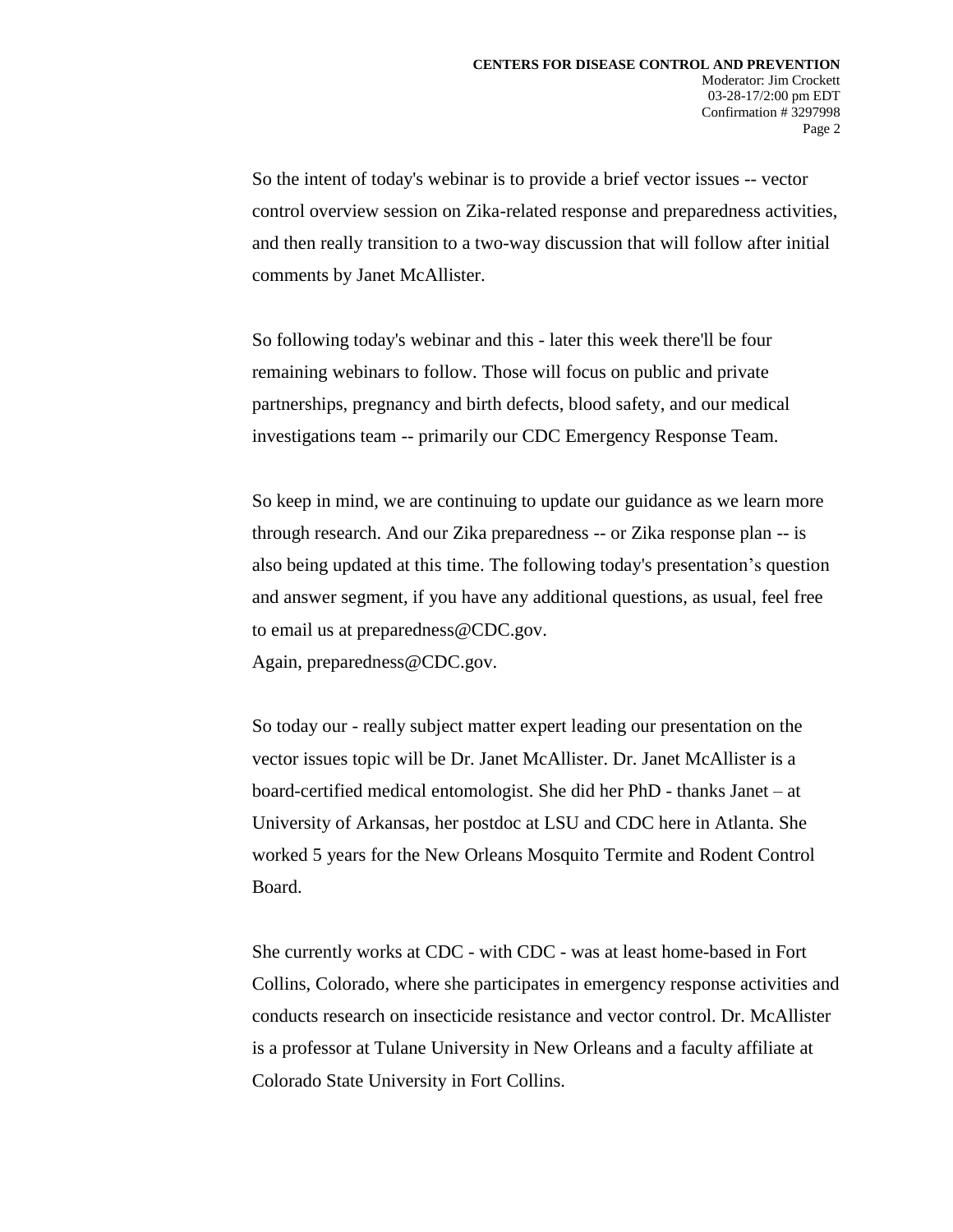Dr. McAllister's a past president of the American Mosquito Control Association, West-Central Mosquito and Vector Control Association, and Louisiana Mosquito Control Association. Dr. McAllister is currently our vector control team lead for the CDC - virus at CDC. Without any further ado, Dr. McAllister. If I can turn it over to you, please ma'am. Let you introduce your team. Welcome Janet.

Dr. Janet McAllister: Okay, thank you Jim. And I want to echo good morning or good afternoon depending on where you are currently situated. I have asked several members of our team to join the call. John-Paul Mutebi, - (Dr. John-Paul Mutebi), Dr. Harry Savage, Jeff Borchert, and Amy Fehringer-Tschopp.

> Jeff hopefully will be able to dial in, if you have questions later on, regarding any of our ELC grants. Hopefully he'll be able to answer those questions. And Amy is our tech support for the new MosquitoNet. So I'm not certain if either of those two individuals are actually on the line. But with that I'm going to jump in with some updates on the Zika guidance, and then we'll get right into those questions and answers. Next. Next.

> So our Zika CDC Interim Response Plan is a living document and, once again, it is being updated. And while our designations in the plan of stage or phase level terminology is going to be adjusted, vector control and surveillance activities pretty much remain the same. They really fall into a preparation phase and a response to any suspected or confirmed cases.

> So within the new updates, when you see terms like suspected local case or widespread local cases that are confirmed, the vector response -- as far as vector control goes -- is really the same. But under some of those designations, some of the epidemiology activities, or lab testing activities may be different based on how many cases are being detected.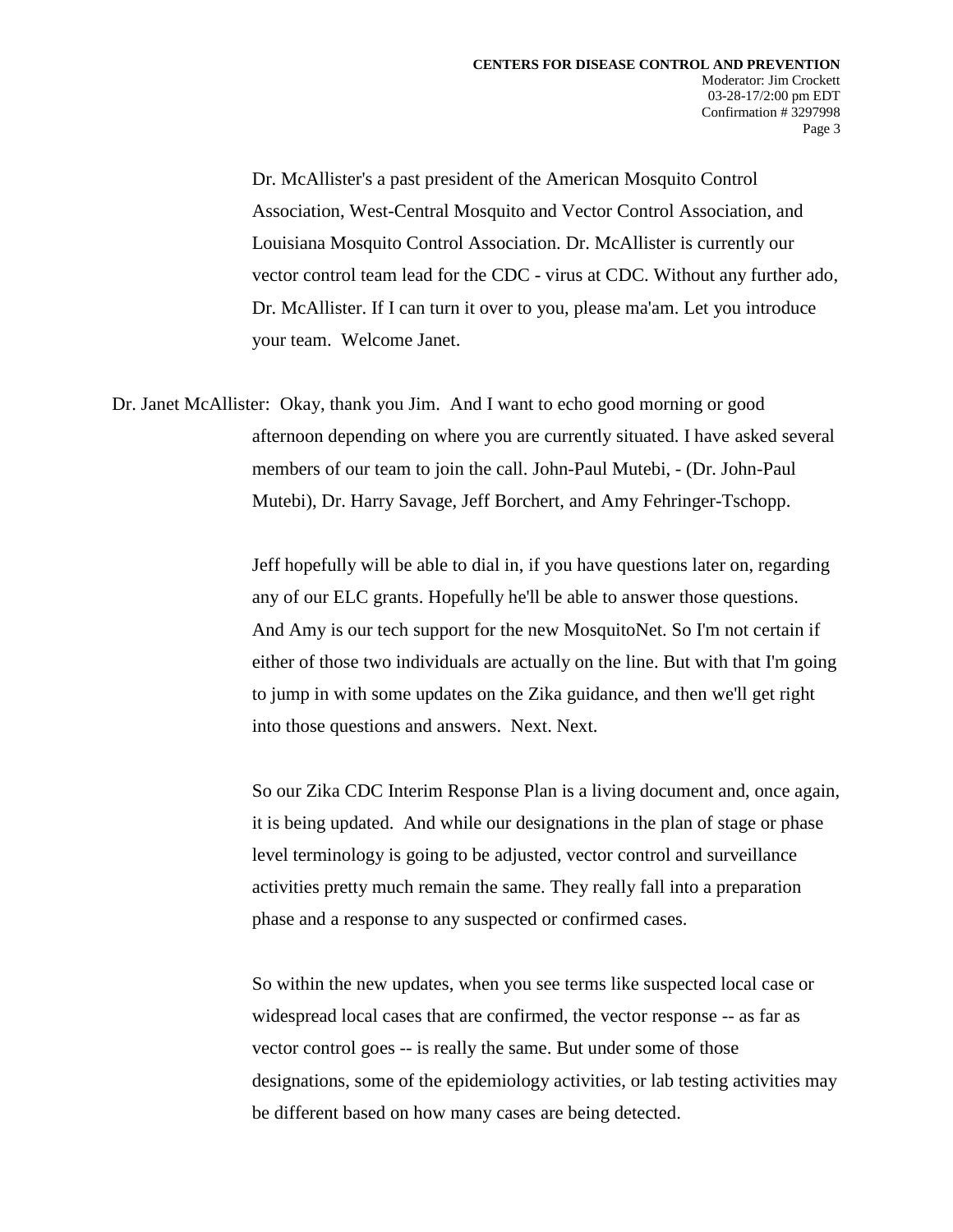And so I just want to reiterate again that the vector control tools that we utilize in the United States are effective against *Aedes aegypti*. It's just a matter of the scope of what you might be doing. So for the preparation part of it, if you don't already have a plan of action -- and hopefully everybody has a plan of action -- they are looking at that plan of action and updating it.

And again, besides just -this is the vector control actual work we're going to do; that that plan include things like who are the key partners that might be identified? What lines of communication have been worked out between the vector control folks, between the epidemiologists, between emergency response? Are those lines of communication worked out? Has anything changed? Have people moved positions? Do you have some public-facing material developed?

The example on this slide are some of the mosquito control posters that we have available on our web page. But do you have things that have been developed for your particular jurisdiction? Do you have a trained workforce in place? And I'll get a little bit into that later. Have you exercised a plan?

So if the health department at the state calls you up and says, "Hey we think we have a Zika case," how are you going to work through the steps of identifying or communication with people locally to make sure that the vector control piece gets initiated? Do you have any prior knowledge of species distribution abundance and resistance status? And again, I'll talk a little more in-depth about that when I get into some of the ELC part a little bit later on.

And have you identified resources that you have in place that you might be able to leverage from surrounding mosquito control districts, or universities, or ag extension - all of the places within your state that might have resources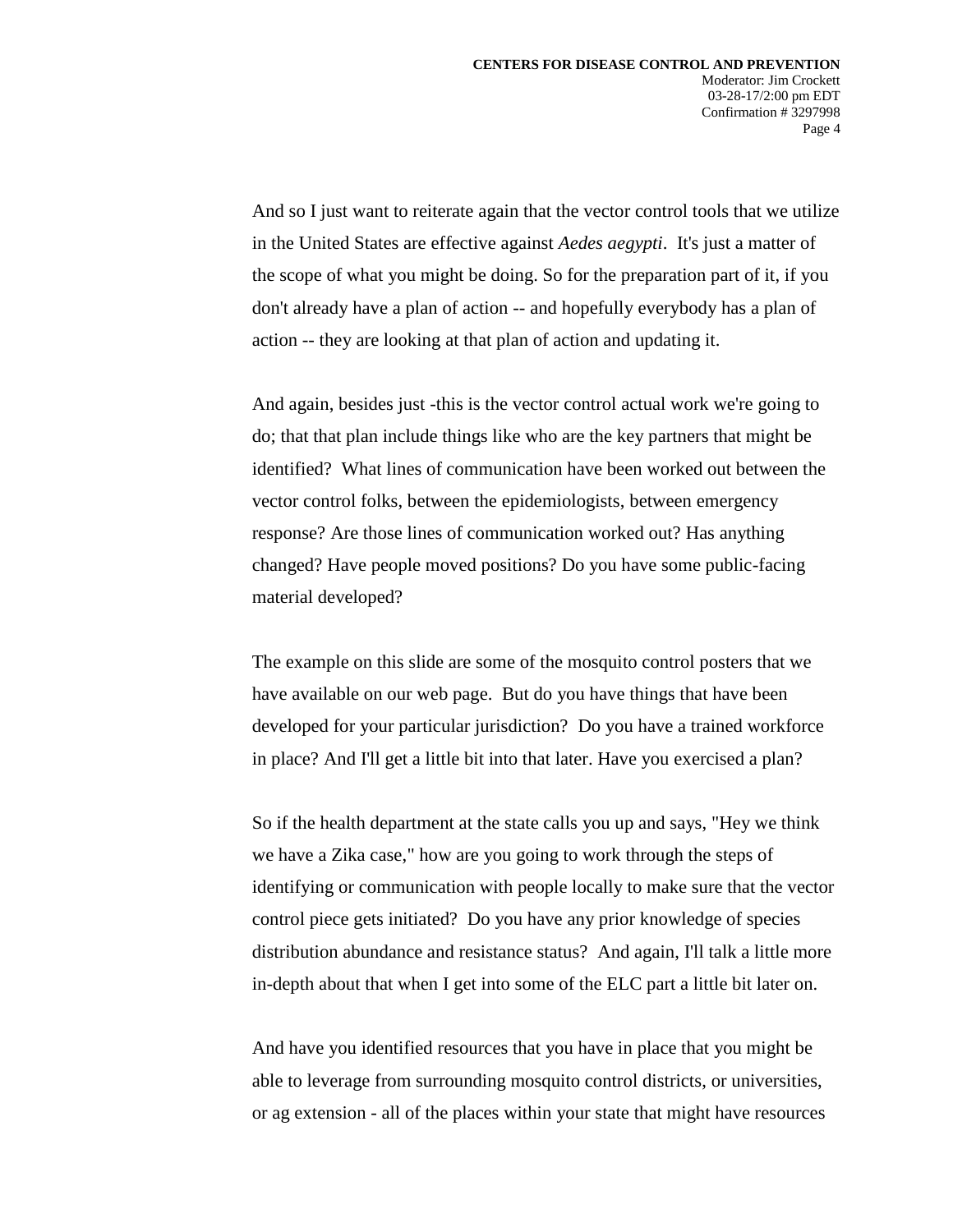that you may be able to bring to bear if Zika virus does become locally transmitted in your area. Next slide.

So to address a little bit of the training. The AMCA has just posted some new best management practices. And CDC has funded the AMCA to come up with a training program for vector control. There - have just put on a course of master trainers up at their headquarters in New Jersey. These master trainers are going to be going out to 10 regional centers to do a Train-the-trainer event so that, regionally and locally, you will have people who are up on the best management practices of how to actually conduct mosquito control.

And then they can be pushing that information to people within mosquito control districts -- within environmental health programs, who may not do mosquito control day in and day out, or who may have very small programs with just one or two people -- to make sure that people have access to what the best management practices are that they should be following within whatever program they have.

They're also concurrently developing some web-based training and a certification program, which will be online soon. So if you're not able to make a live training, you should be able to at least access all of the information on doing best management practices for mosquito control.

And I would encourage everyone to visit the AMCA web page, which is provided in the last bullet. It's [www.mosquito.org,](http://www.mosquito.org/) and you can actually download their new best management practices manual that they have just recently posted. Next slide.

So again - while our Zika plan is changing a little bit of the verbiage on - you know, a phase one early mosquito season, late mosquito season - to be more in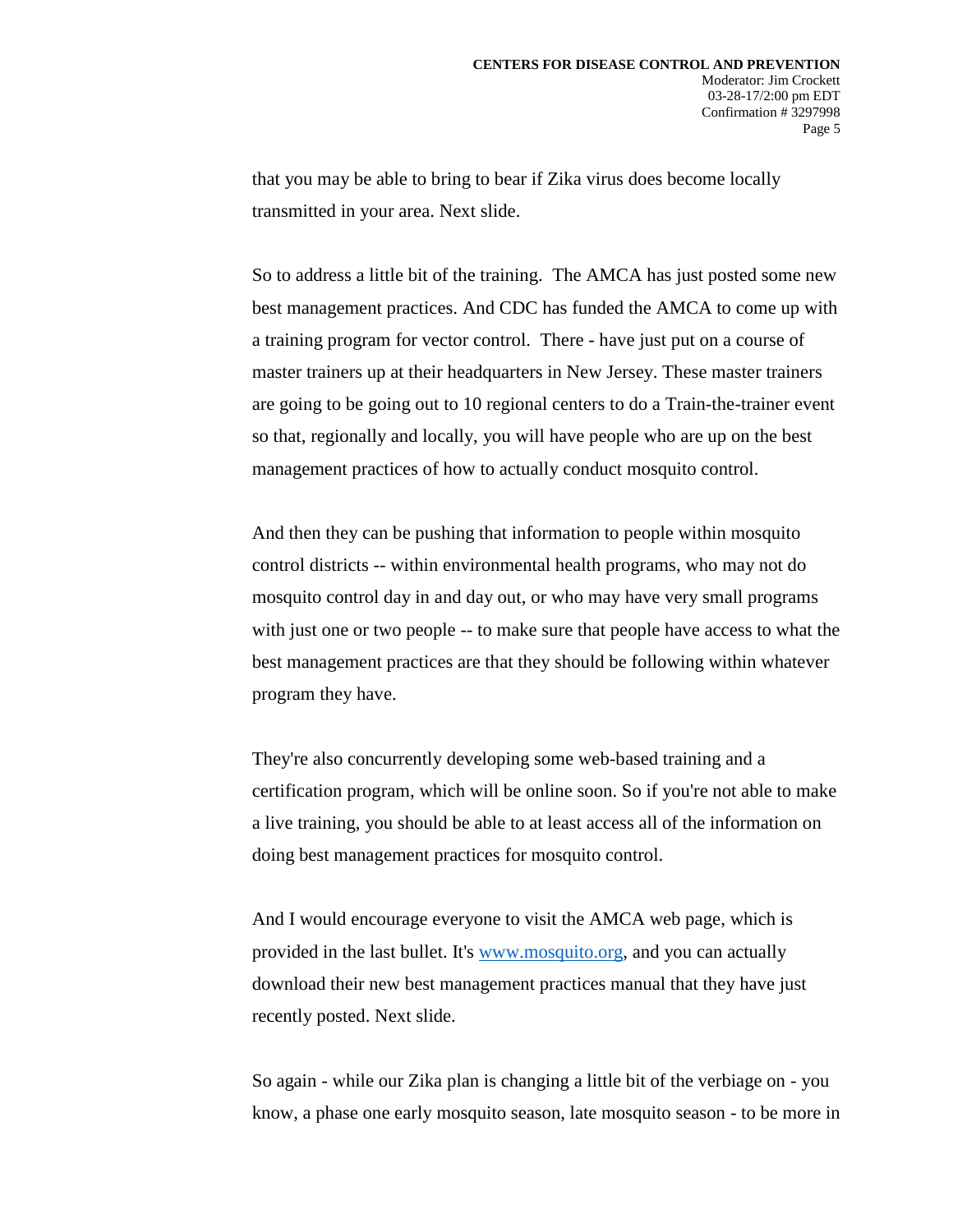line with whether there's a suspected local case or a single confirmed local case of transmission or travel-related cases - excuse me – basically, the vector control response remains the same. And that's to initiate vector control within a 150-meter radius of that suspected case or that confirmed case -- travel case, local case -- doesn't matter.

Now what we have learned from this last mosquito season is that the mosquito control techniques that many mosquito control districts already employ -- such as ULV spraying by truck -- can be effective against *Aedes aegypti.* Groundbased or aerially applied larvicides and adulticides are effective, as well as hand-applied adulticides and larvicides.

So which particular tool that a jurisdiction chooses to use in that 150-meter radius should be effective, as long as some sort of insecticide resistance testing has been done to show that the particular product that might be selected for use is going to be effective against local populations of *Aedes aegypti*. That's really the one caveat is that - if you're spraying something that's not going to kill the mosquitos because of resistance, then that particular vector control tool is not going to work.

So the same integrated approach - whether it's one case, small cluster, widespread cases - really it's the scale of how large of an area that you might be treating more than what the particular tool is that you might use. And the intensity of control in the geographic scale, again, it's going to vary based on the situation -- and that can change over time. So that you may start out thinking you have just a single case, but as epidemiology kicks in and more active case finding, more aggressive case-finding may occur. It may escalate from a single case to more widespread cases, which would mean that the response needs to adapt to the situation on the ground. And the same goes - as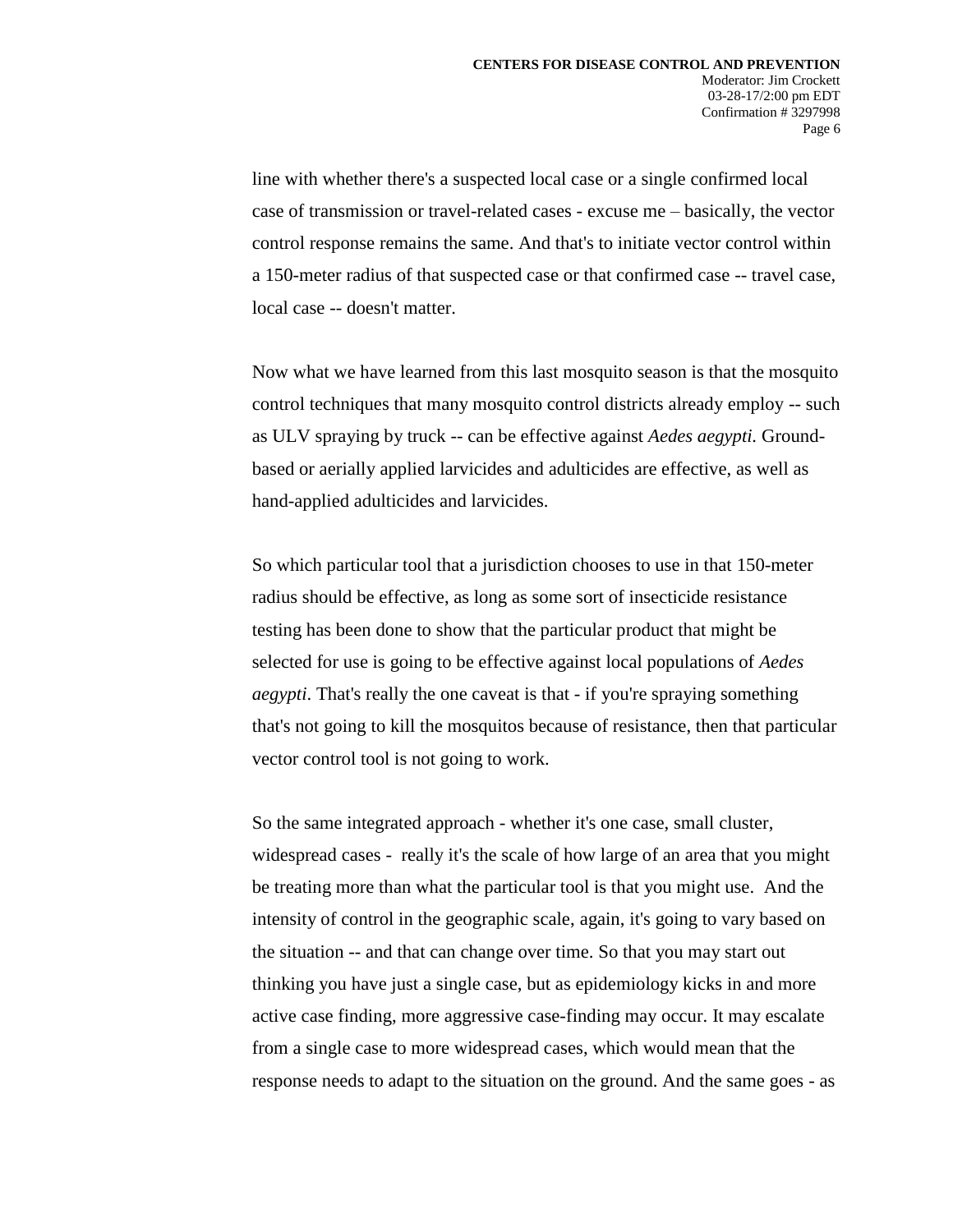no new cases are being found that the control activity and the intensity of those control activity would then contract and scale down as well.

So our surveillance and control on the web page really is not going to be changed much. There may be some tweaking in the terminology just to make it be more in line with our overall Zika response plan. And that will be looked at and updated as soon as the new response plan goes live. Next slide.

So I'm going to talk a little bit about the ELC funds because that's actually one of the ways that CDC can help more directly with vector control activities. And that really falls into surveillance for the mosquitos' insecticide resistance testing. And then there has been some money given to some states to do some vector control activities. Excuse me.

So the first wave of ELC money went out to support states in early August in 2016, and then some supplemental funds were given out in December of 2016. So for some jurisdictions, not a whole lot of surveillance could be ramped up last year. But, certainly, the funds are out there to be doing the surveillance for *Aedes aegypti* and *Aedes albopictus* in 2017.

And it is important to continue to look for *Aedes albopictus* even though no Zika was found in *Aedes albopictus* last year. There have been report in the literature of *Aedes albopictus* driving an outbreak in Cameroon in Africa. It is - certainly can be infected in laboratory experiments. And so, while we continue to think that *Aedes aegypti* is the primary vector in the United States, we cannot rule out that local transmission may not be maintained in *Aedes albopictus* in certain situations. And so we continue to emphasize that it is a potential secondary vector of Zika virus.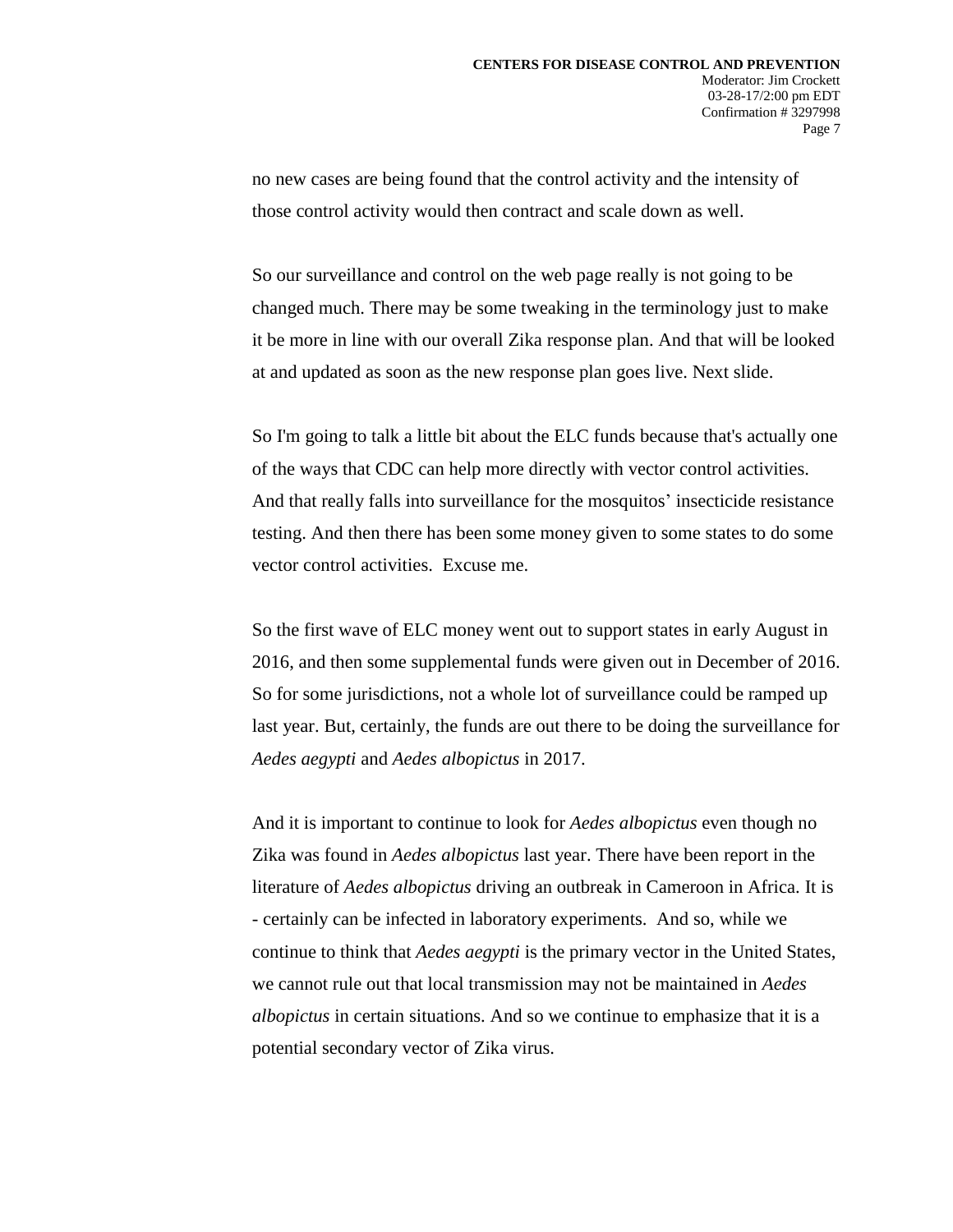MosquitoNet was developed last fall. And this a web-based database where states are going to be able to input their surveillance and vector control activities that they are using their ELC funds to support. In January of this year, we started rolling out the MosquitoNet and enrolling end users for it.

States have a choice of whether the data going into MosquitoNet is going to be controlled by the state with just one entity or user putting in all of the information for the entire state; or whether the state is going to allow local mosquito control programs to input their own data directly. And that is varying by state to state.

And then we also repeated our survey of the distribution of *Stegomyia* species. And if anybody out there participated in our initial survey, we re-ran the survey in December. Next slide. Can you go to the next slide? I thought I had - yes, yes, this is the one.

So this is just a little bit of overview of *Aedes aegypti* from the February 2016 survey on the top, to the December survey on the bottom. We actually, just in that survey alone, came up with 38 new county records since the spring. Illinois and Alabama both added their first county records, where they identified *Aedes aegypti* last year, and this represents a 21% increase in reported - counties reporting the presence of *Aedes aegypti*.

And then 40 counties actually added additional year records where they found it, an additional year from what they had reported in the first survey. So if you go back - or go - yes, go back - and I'll just fill in the piece that we also distributed ELC funds to enhance insecticide resistance testing. And the data that we're going to be compiling is going to be used to develop more accurate maps and knowledge of when and during what time of the year both of these species are most prevalent in the US, and where they might be most abundant,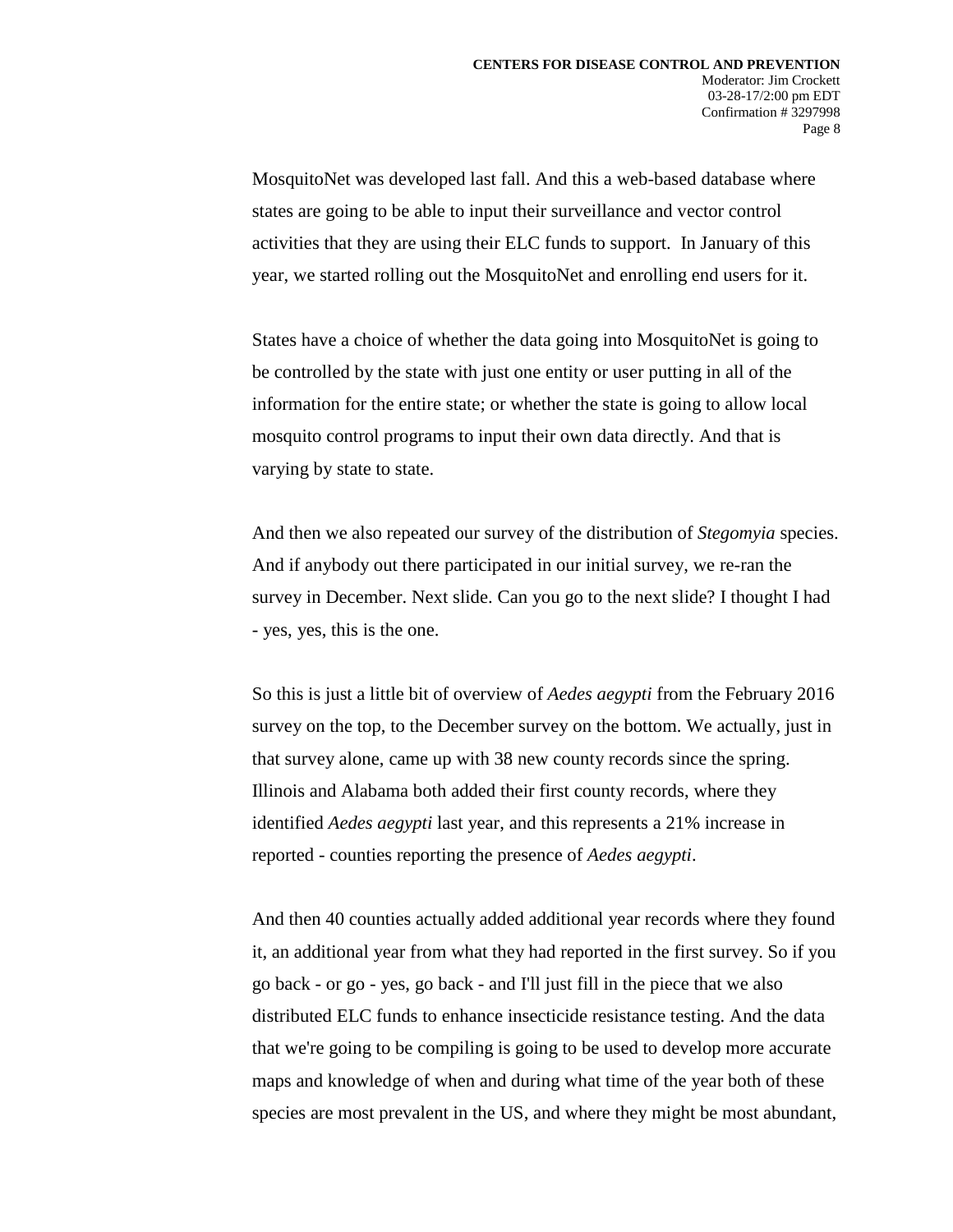so that we can really further refine where risk of Zika local transmission may be in the United States.

So of course resources can be directed to the places at highest risk based on mosquito species, and also at the time of year when the greatest risk might be present, and also to define the extent of insecticide resistance in vectors throughout the United States. So next slide. And the next slide.

And this is just a summary. Go back one. This is the summary of what we found with *Aedes albopictus*: with 127 new counties - and a lot of these new counties are on the edges of the known distributions such as Kansas, western Texas - and then some states filling in because they didn't have a very good idea of where the species was in like Arkansas and Mississippi in particular. Next slide.

And this is just how an example of how one state used the ELC funding that they received last year to do some of this surveillance work, and what they found. So, based on the initial survey, 141 counties in Texas had documented these species,. And they have 65 counties that now have documented the presence of both species and 55 with *Aedes aegypti* only, and 21 with *Aedes aegypti* only. So they actually have a much more complete idea of where their - these species - throughout their state. So next slide.

And as far as insecticide resistance testing, we know insecticide resistance is a widespread, but it's a focal problem in that for, example, there's widespread throughout the United States - resistance to the pyrethroids. But within a particular state or county or even within a particular city that resistance may not be uniform, in that there may be neighborhoods where you have populations that are totally susceptible adjacent to neighborhoods that have resistance to a particular product.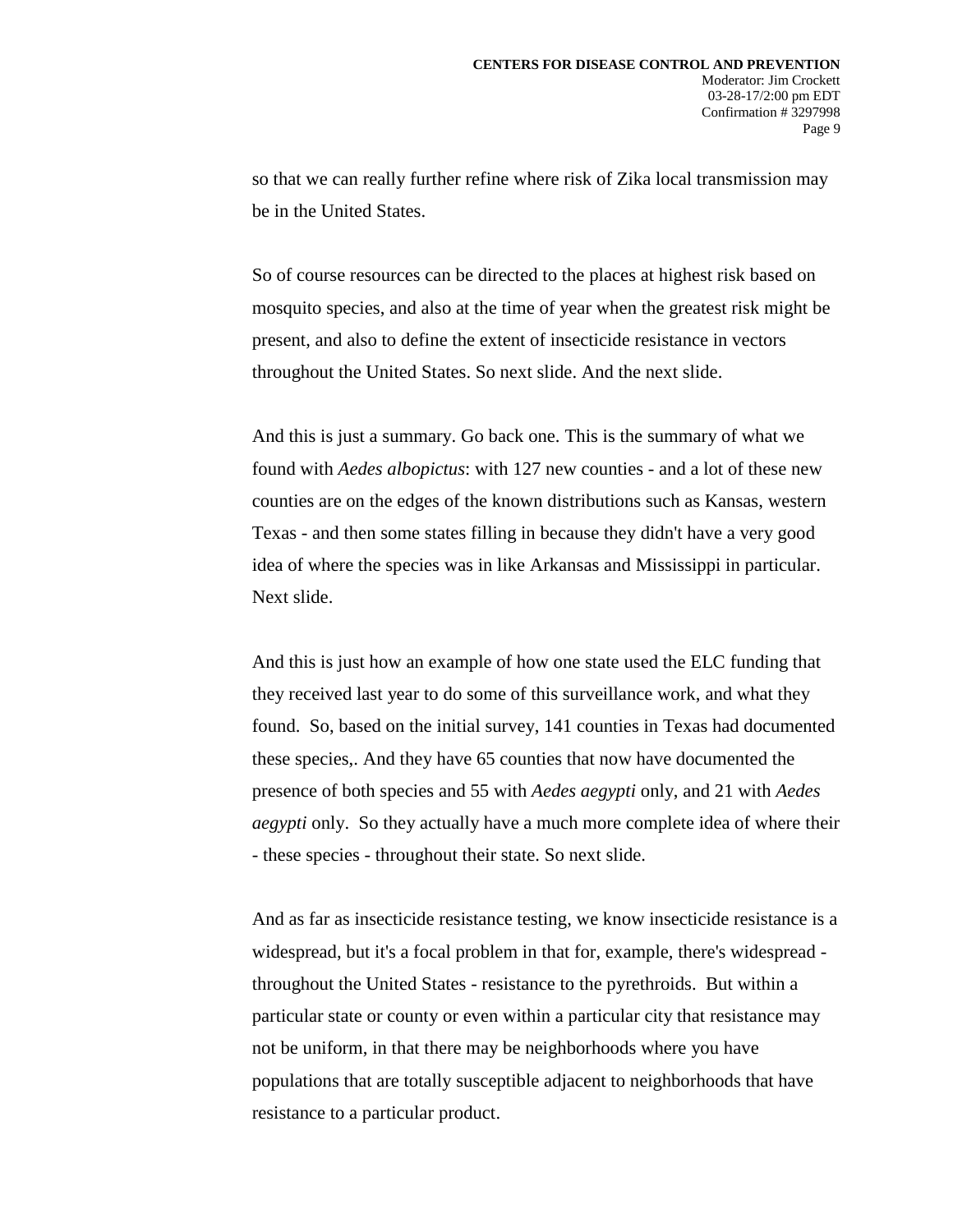Confirmation # 3297998

Page 10

And so to get a handle on insecticide resistance, we made the choice to start with the easiest, most basic test for mosquito control districts to be able to do themselves, which is the CDC bottle bioassay. There are a lot of different assays that can be used to detect insecticide resistance, and it's not welldocumented across the US. This flowchart to the right is kind of a suggested guideline on how to do resistance testing, starting with a phenotypic assay on your mosquitos, to see is there some form of resistance being expressed or not.

And then, depending on the results of that assay and using the WHO guidelines to break down what is resistant, what is susceptible, and what is developing resistance to suggest where you might go forward on figuring out what mechanism is there? Are - is - are the tools that you're using in the field still effective even though you are developing insecticide resistance - kind of an underlying resistance developing in a population?

We do plan, as this MosquitoNET develops, to expand the type of information that we are going to be asking states to provide, as they become more sophisticated with resistance testing; and might start picking up doing enzyme testing or molecular assays for looking for resistance genes behind the insecticide resistance being expressed. Next slide.

And so finally, the third piece of the funding for the ELC grants that went out are vector control activities themselves. And we really left that up to the states to request funding based on what was going on within particular states. But that money could be used to purchase traps and equipment for actual control. It could be used for purchases of chemicals. It could be used for supplemental contracts. It could be used to hire people for entomologic expertise or to supplement universities, so that they could provide entomological expertise.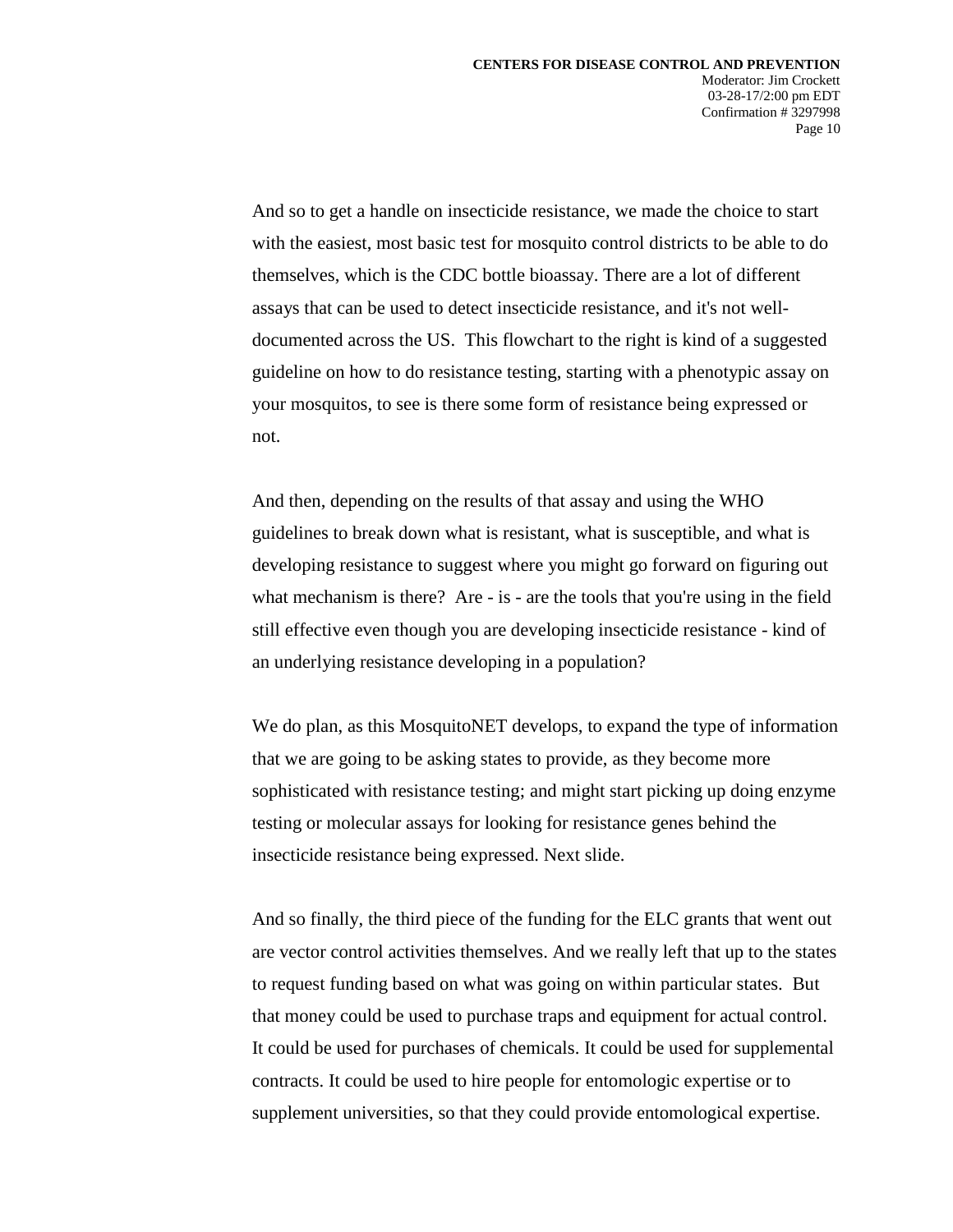But again, the actual specific activities that a state might have asked for and used the monies for is really up to the individual state. But because they are taking ELC money, they will need to report back to CDC on what activities they did use for vector control - what monies they did use for vector control. And so, that can actually help guide us going forward on how we might improve that piece of ELC funding, assuming that ELC supplemental funding for vector control will continue. So, next slide.

I believe that that is all I had to say, and that we can open it up for questions and discussion.

Jim Crockett: So Janet, thank you very much for that. I do appreciate that. What I'd like to do, Holly if you don't mind is open up for question and answers - really a twoway discussion. And we invite those on the call to please generate some questions so we can have that discussion.

> But Janet, while she's queuing up the questions, I'll - let's give (Holly) a chance to talk. If you have anybody else on your team who wants to do any comments while we're gathering questions, that's - this would be a good time to do that. So (Holly), over to you for a minute.

- Coordinator: Thank you. To ask a question unmute your phone, press star followed by the number 1, and when prompted record your name, so I may introduce you. To withdraw your question press star 2. Again, to ask a question - star 1. It will take a few moments for questions to come in. Please stand by.
- Jim Crockett: So Harry or John-Paul), any things you wanted to bring to the table at this point? Now would be a good time, otherwise we can stand by for questions. Again, thank you Janet.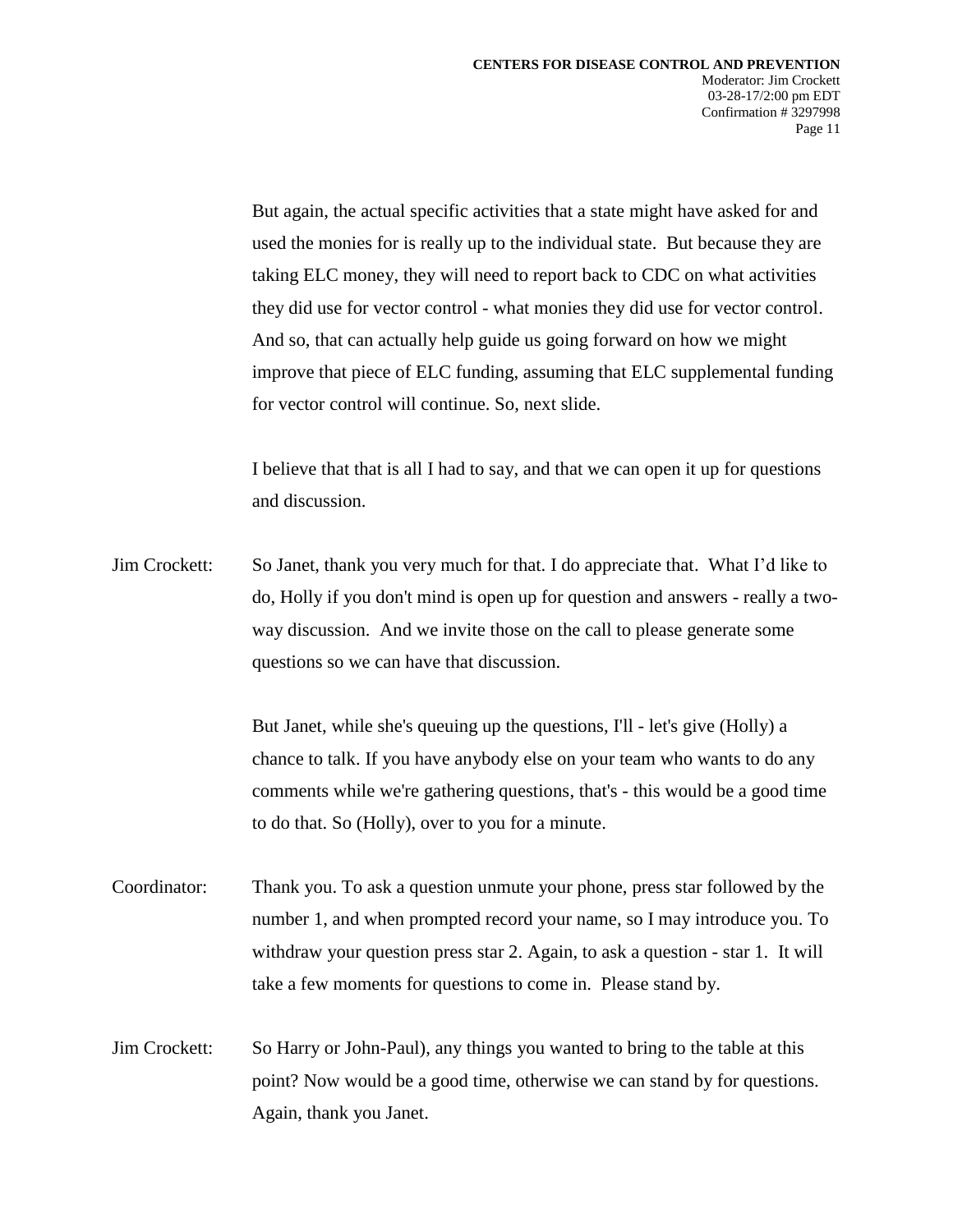((Crosstalk))

Coordinator: And for...

Dr. Janet McAllister: I was…

Coordinator: Go ahead. Sorry.

Dr. Janet McAllister: I was going to say," you're welcome, Jim." And I was just going to ask real quick - if Jeff or Amy were able to join us? If they could shout out that they're on the line?

Jeff Borchert: Yes, hello Janet. This is Jeff Borchert. Just wanted to let you know I joined.

Dr. Janet McAllister: Okay.

Coordinator: Our first question comes from Marci Layton. Go ahead, your line is open.

Marci Layton: Hi, it's Marci Leighton in New York City. And I'm here with Sally Slavinski. We actually have two questions - both related to jurisdictions like ours, where we don't have *Aedes aegypti,* but we have *albopictus*. And though last year we did do aggressive control around *albopictus*, we are - were struck by the fact that we had a lot of cases so potentially many viremic people.

> We definitely had a lot of *albopictus,* and we didn't see any evidence of local transmission or positive mosquitoes and really are thinking that, if there was any risk, we probably would have seen it last year and are leaning toward scaling back our response this next year. Continuing the surveillance but not being aggressive on the control unless something more concerning happens.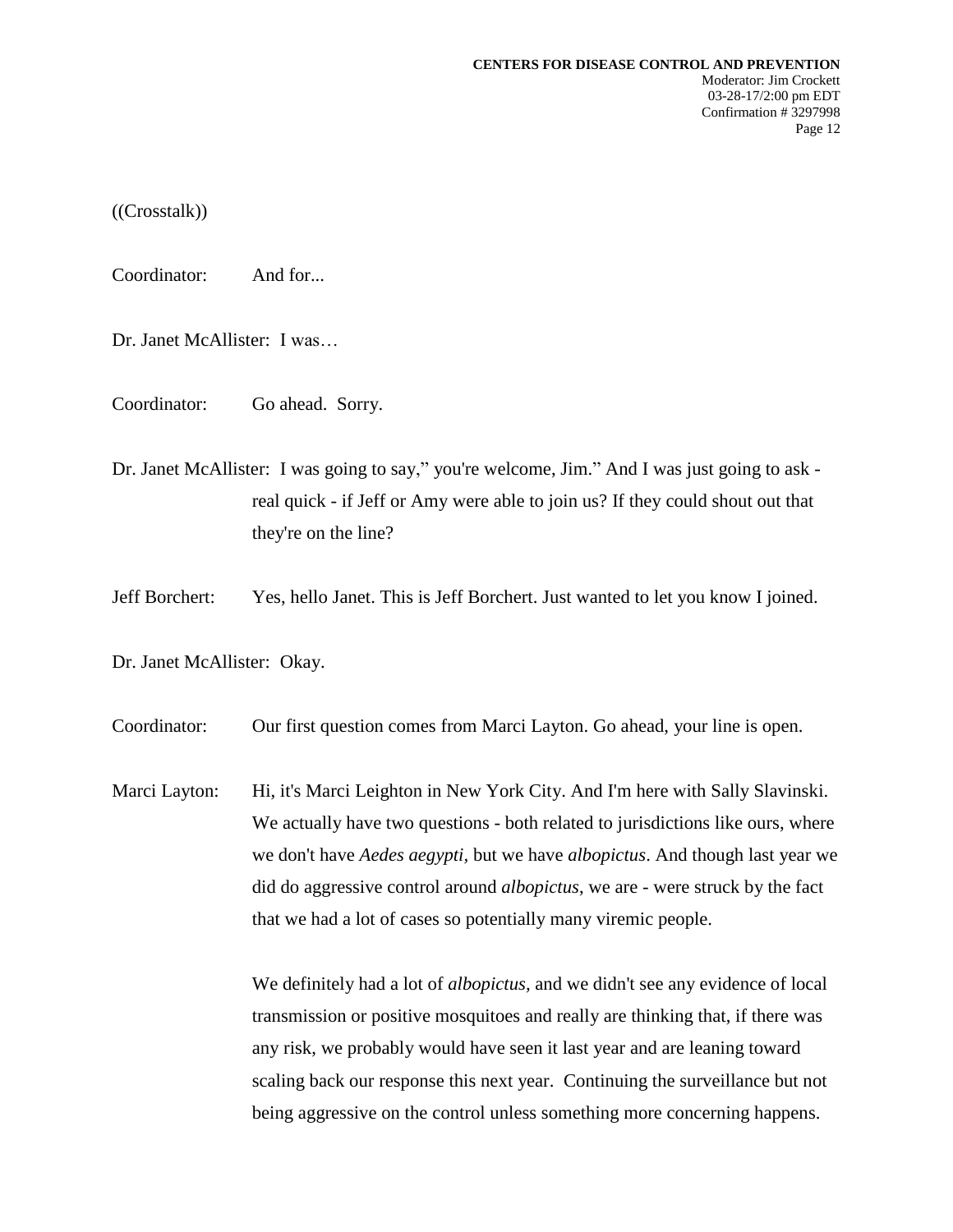So we were wondering - I - we've heard about the one report from Africa -- Cameroon -- but is there really data to show that *albopictus* can be an effective vector to justify that level of response in areas where there's no *aegypti*? We understand it for the southern tier where there's *aegypti*.

Dr. Janet McAllister: So this is Jane. And you know,, thank you for your comment on that. Again, you know, in the laboratory it can be a competent vector. In - when it comes to outside of the laboratory of course, that's a big part of whether a mosquito poses a risk for transmission.

> And we do recognize that *Aedes albopictus* in the field is much less important because it will feed on so many other things, besides humans, to maintain its populations. But the risk is not zero that just because last year you didn't have transmission events occurring -- that you know about -- that they could happen in future years. And so you know, you're going to have to really, I guess, decide how aggressive you're going to be in that mosquito control.

> And remember that, you know, 80% - roughly 80% of the cases may not actually be presenting or that you would know about because they don't get sick enough to show symptoms or be tested. So I'd be uncomfortable saying, don't do vector control when you know you have lots of cases in an area and you have a potential vector in that area. But, how aggressive that control is, is something that, you know, maybe scaling back, and not sending boots on the ground doing house to house investigations for presence of mosquitoes, but relying maybe a little bit more on more widespread techniques, like truckbased spraying of the neighborhood or the several blocks around cases, because that ground to ground, house to house, boots on the ground people are very expensive to maintain that level of mosquito control.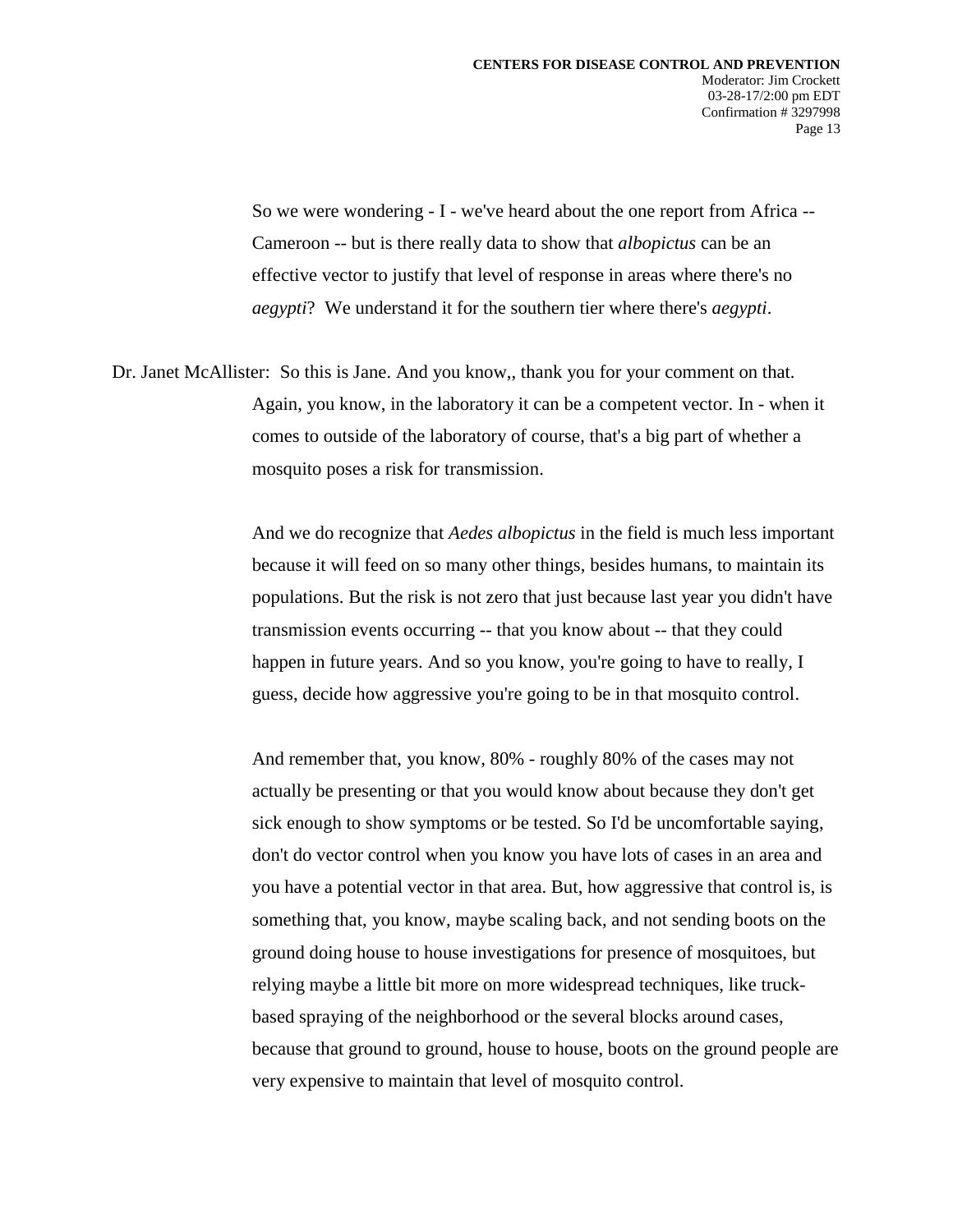Marci Layton: Okay thanks. You know, we do - I should acknowledge our - we have an amazing vector surveillance and control program. They do great jobs on both source reduction and larviciding.

> And we also spray for West Nile. So obviously all that will continue. I think it's just the issue of adulticiding. How aggressive to be around adulticiding, knowing that we'll probably see less travel-related cases this year. And we're such a densely populated city so balancing risk versus benefits. So thanks.

Dr. Janet McAllister: Yes. And, you know, this is not a direct response to local cases, but what a lot of mosquito control districts actually do is do some intensive larviciding for mosquitos early in the season, so that they don't have to do as much adulticiding later in the season.

> And while we don't have a lot of data on how *Aedes aegypti* is going to respond to that tactic, I think a lot of people this summer are going to be looking at their overall populations now that they are set up to do routine surveillance for this species - both *Aedes albopictus* and *aegypti*. And if there's anybody from a mosquito control district who wants to correct me on that, jump in or explain how you might be using that tactic.

Coordinator: Our next question comes from Richard Brooks. Go ahead, your line is open.

Richard Brooks: Thanks. Hi, this is Richard Brooks in Maryland. So first, thanks for your talk, and I would also second the comments from Marci and Sally in New York City. We're also struggling a little bit with how to parse sort of our findings that, you know, we also didn't see local transmission here. And we do have *Aedes aegypti* but at pretty low numbers.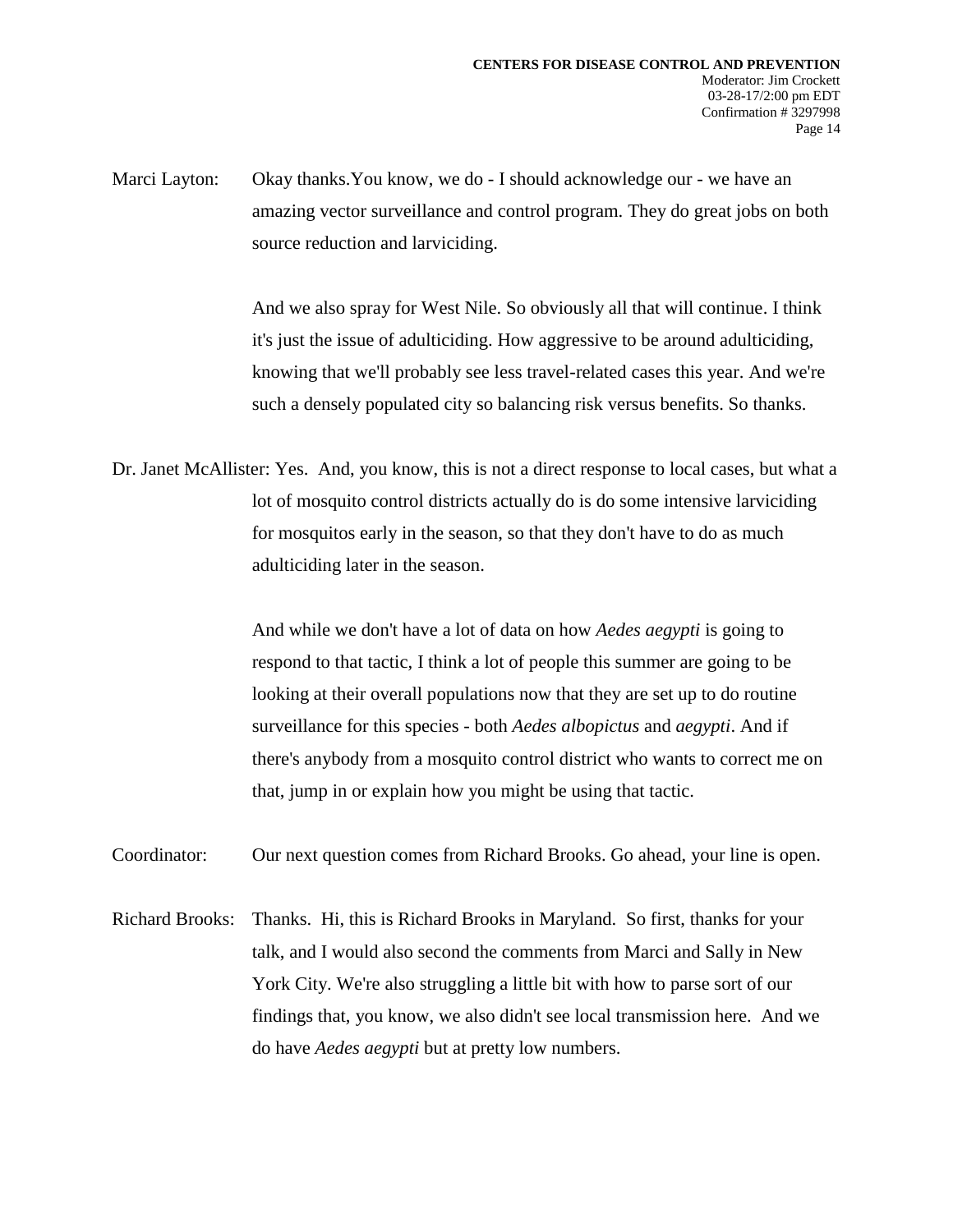So my question relates to your slide number seven where you mention doing vector control within a 150-meter radius of a case, but then also says that the intensity of control in geographic scale would vary based on the situations. So can you say a little bit more about that?

So does the variation on the geographic scale imply that it may not be necessary to do the response up to 150 meters around a specific case depending on the particular situation? Or...

Dr. Janet McAllister: So, yes. So it's actually goes the other way. And in our new CONUS plan we tried to clarify these Zika zones of transmission, where you have a yellow box or a red box around more widespread transmission, or multiple cases, or if you have these local cases that are geographically separated from each other.

> And so that intensity in geographic scale, really, that comment is directed toward - if you happen to have multiple cases that are, that fit the definition of widespread transmission, then the area around that case automatically expands to a one-mile radius...

Richard Brooks: Right.

Dr. Janet McAllister...or even larger, based on where the cases are found. And so that geographic scale may actually be much larger. In which case, rather than going house to house in an entire one-mile area, which could literally be hundreds of houses or properties; that you might at that point opt to employ aerial spraying, for example, to cover that much larger geographic area that you would want to do mosquito control in.

Richard Brooks: I understand. Thanks for clarifying.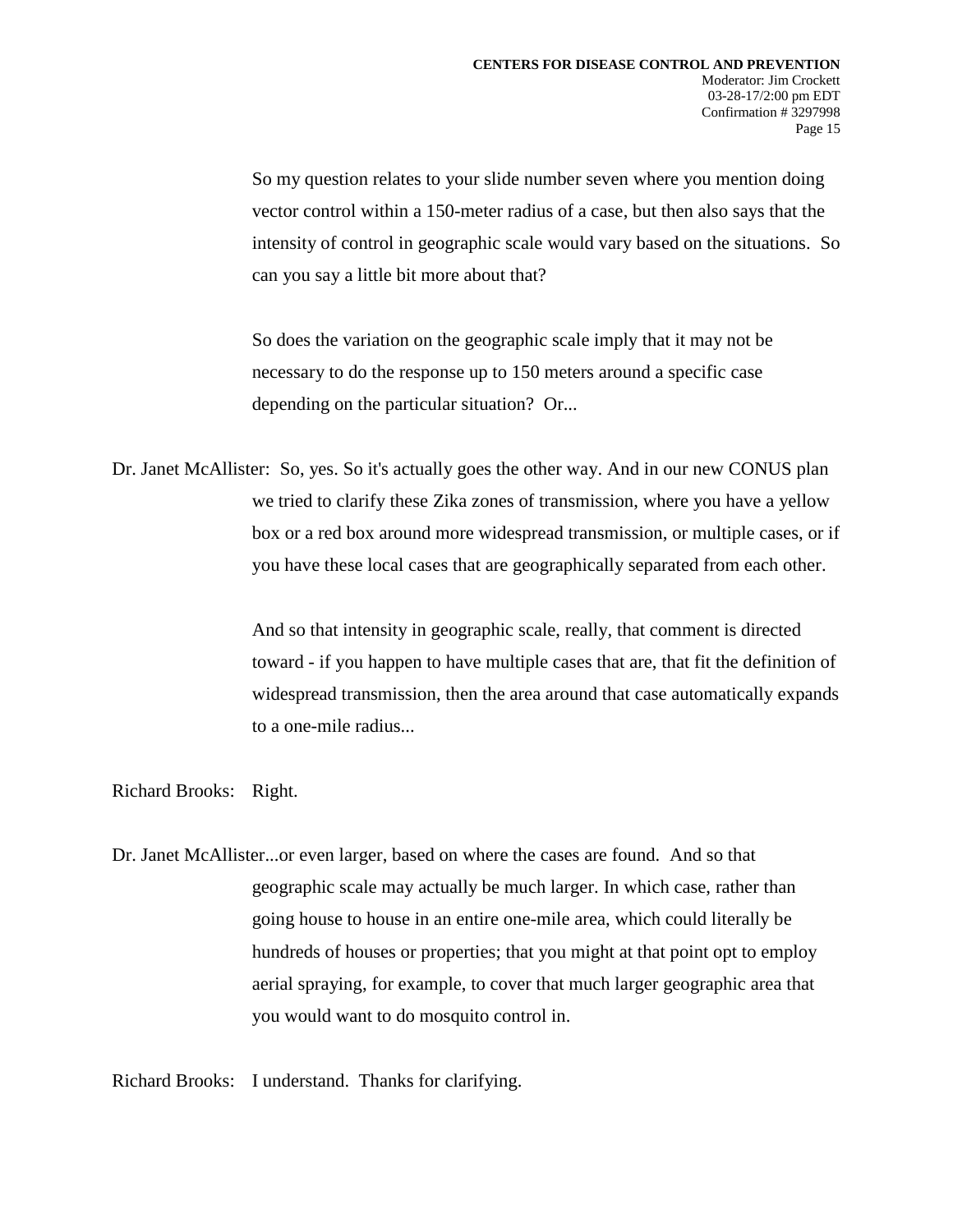Coordinator: Our next question comes from (Whitney Qualls). Go ahead, your line is open.

Whitney Qualls: Sorry, took just a second to get off mute. Yes, I was curious. With the AMCA coming out with the training material - which is great - but I know that there have been many CDC-funded Centers of Excellence that also have been tasked with developing training material, guidelines. So how do you envision these tying together, so that we're not kind of reinventing the wheel, and maximizing our resources and ability to train vector control professionals?

- Dr. Janet McAllister: Yes, I think I'll actually ask maybe Jeff to talk a little bit about the Centers of Excellence But these, just as an overview, these Centers of Excellence are supposed to be a university mosquito control - health official partnership to address research needed for vector control, but to train specifically the graduate students and the next generation of vector control specialists, and not necessarily to train the rank and file workers in mosquito control programs directly. So Jeff, you could maybe expound on that?
- Jeff Bortchert: Yes, sure. Thanks Janet. And I think you captured it well with just an overview. The training component of the COEs is essentially what Janet said. So it's looking at, you know, sort of academic programs to focus on graduate students or undergraduate students.

But there is also a component that does actually train, in some cases, the rank and file groups. And so, we're actually having a 2-day meeting here in May to talk through a number of these issues. To make sure that whatever trainings are developed, are standardized so that you know the same messaging, and then, I think more importantly, to deconflict any of those sort of lower-level trainings, so that, you know, we're not paying for people to do the same thing.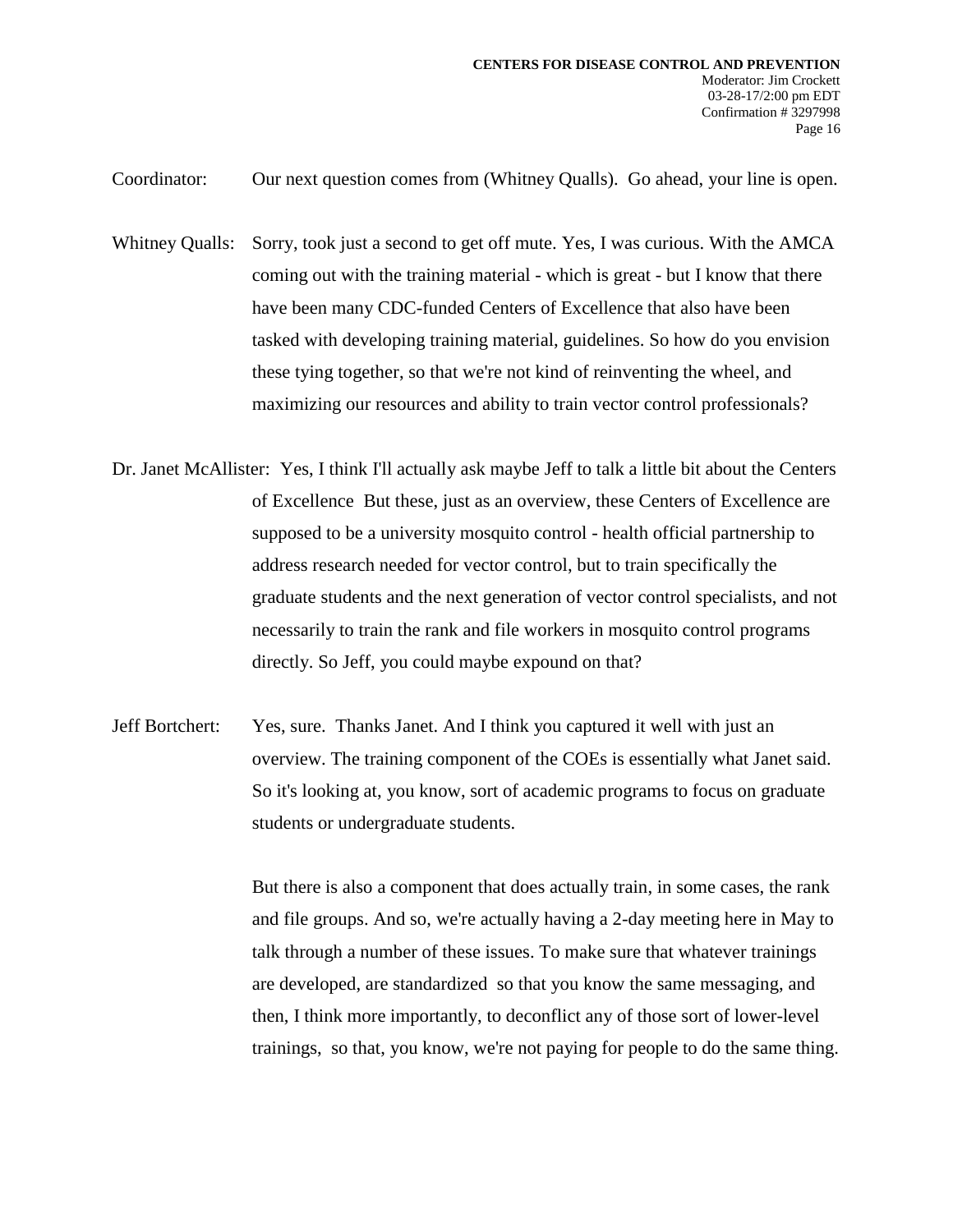So this issue is actually something that we're talking about at length right now, looking at the AMC training because those have been the earliest ones to get completed, and then look at what the other COEs have proposed to do. So it is something that we haven't quite figured out the answer to, but we're definitely thinking through.

Jim Crockett: That work (Whitney) as - (Whitney) for your purposes?

(Whitney Qualls): Yes, thank you. I don't have any follow-up.

Coordinator: Our next question comes from (David Gaines). Go ahead, your line is open.

(David Gaines): Yes, hi, (David Gaines) from the Department of Health. Last year we when we applied for ELC funding, we put in a sum for - to support mosquito resistance testing at one of our state universities because they had the laboratory and facilities to do that testing.

> However, that money didn't come in until August. And so that didn't leave much time for collecting mosquito eggs from different parts of the state and getting them to the university. And we just assumed, okay, well next year there'll be more ELC funding, and we'll be able to continue that program next year. But then the ELC supplemental funds were restricted to just pregnancy registry activities, and it looks like there's no new funding coming along the way.

> So, the university might be able to test a number of eggs from different districts that were collected last fall, but I'm not sure if they'll be able to complete that resistance testing with the funding that we have, especially since it runs out in the end of this July and there would be mosquito control programs that were collecting eggs this summer to submit to that.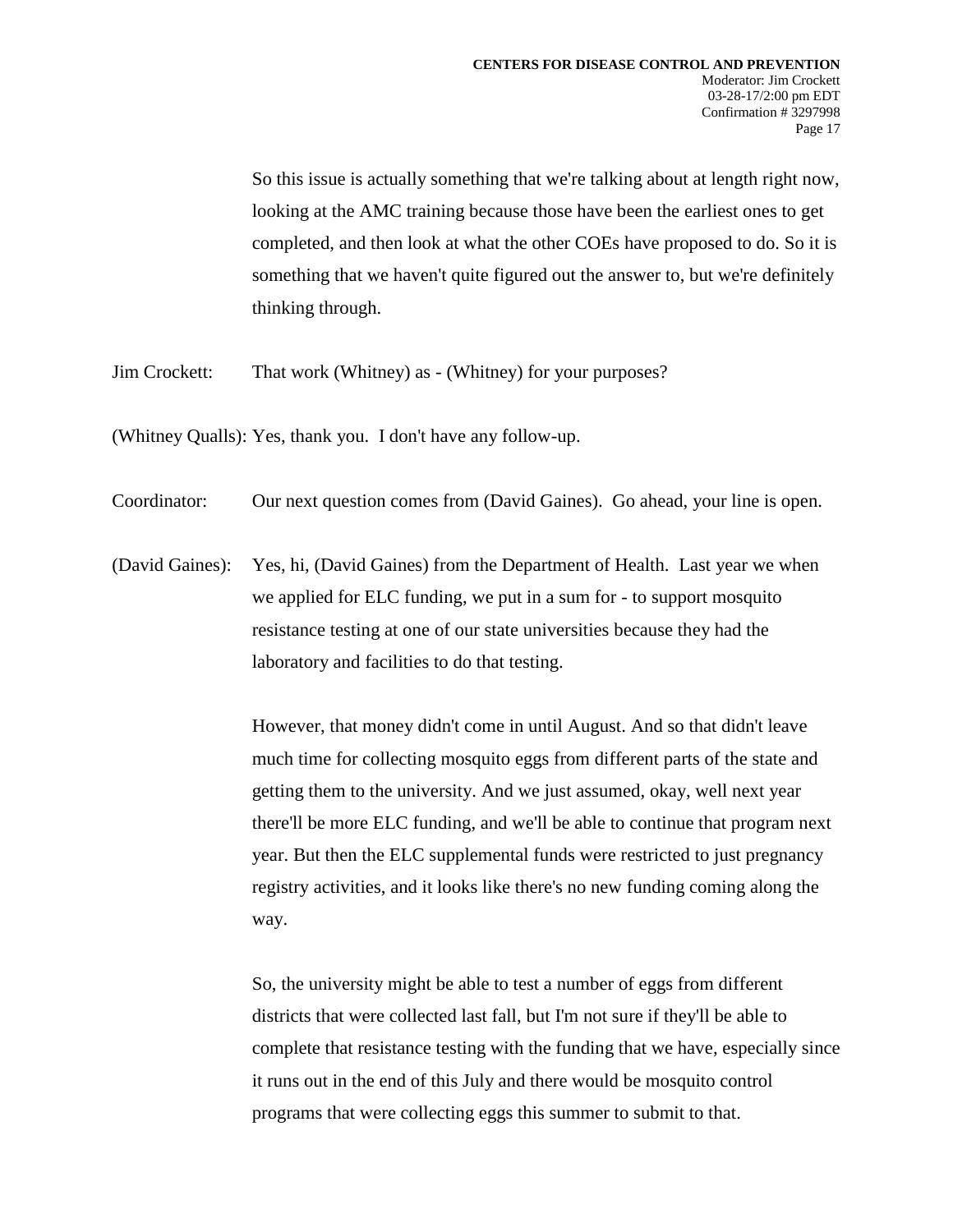So I'm just wondering what we should - should we just kind of drop the mosquito resistance testing program at that point?

Jeff Borchert: Hi, this is Jeff)again, at Division of Vector-borne Diseases. You know, it's difficult for us to determine if there's going to be additional money for Zika and, you know, how it'll pan out in the ELC program.

> And so I think, if there's a way - if you could maybe contact us directly and talk through that issue -if we could help you work through it, - but it's hard for us to answer. And you know, my involvement with the ELC is mainly just on this M two portion of it, which is the vector control. And so you know, at this point we don't have plans to add additional funding to that.

> But that doesn't mean that additional funding may become available as we begin to sweep agency funds, you know, toward the end of the fiscal year and then try to spend them. So unfortunately, it's not something that I can give you a very specific answer on.

(David Gaines): Okay, thank you.

Coordinator: Our next question comes from (Daniel Schumas). Go ahead, your line is open.

(Daniel Schumas):Thank you. This is (Dan Schumas) at the Armed Forces Pest Management Board, closely associated with the Walter Reed Biosystematics Unit which is in DC with the Smithsonian Institution, and that group maintains the national mosquito collection.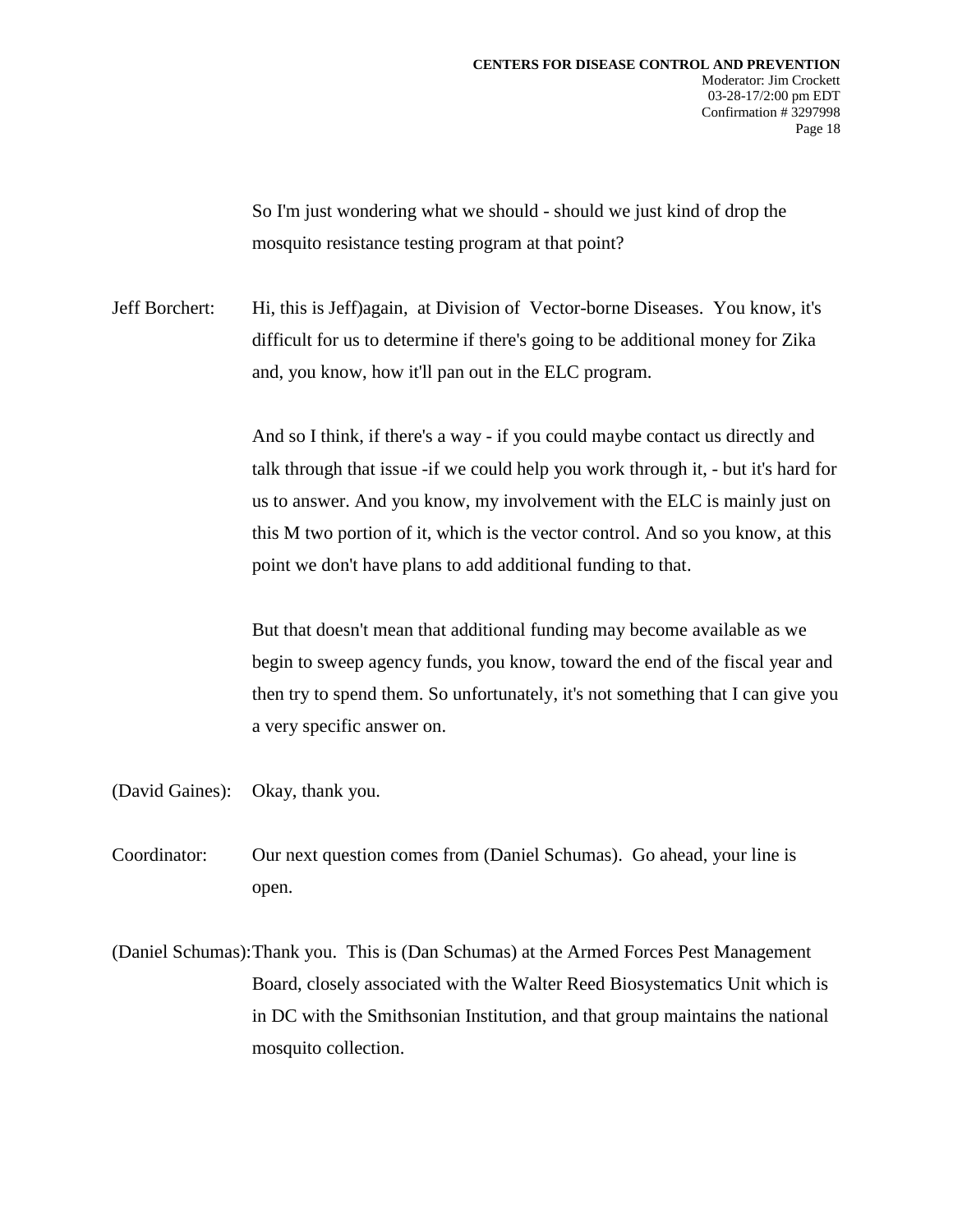So I'm wondering that on - with such extensive surveillance going on throughout the United States, I'm wondering if anything is being done with a representative sample of all these mosquitoes - for *aegypti* and *albopictus* - to have them further tested genetically, to determine if there are subspecies or strains throughout the US that might impact vector competence, insecticide resistance, and maybe other bionomics, or other parameters of the vectors.

That could be good for us to know about for our own future intelligence, for these species, and for Zika or other pathogens transmitted in the future.

Dr. Janet McAllister: This is Janet, and I was hoping John-Paul or Harry would jump in on that one. At this point we're not asking anybody to do any of those activities. We're really just trying to get a much better handle on where the species are located, and to be able to do some modeling, so that we can look at, you know - *Aedes aegypti* tends to be an urban mosquito. So what kinds of environmental conditions do you need to have to have the mosquito, or would be likely places where it might be introduced and expand its range into? But we're - CDC certainly, or any of the collections are  $-$  is, are not receiving mosquitoes.

> We're relying on the locals to do all of the trapping and identifying and just reporting their results to us. But that may be something we could discuss as future work, or perhaps something with the Walter Reed folks, if funding becomes available to expand or do some of that sort of representative activities across the US that you just described.

John-Paul Mutebi:Yes, this is John-Paul here. Do you hear me?

 $((Group))$ : Yes.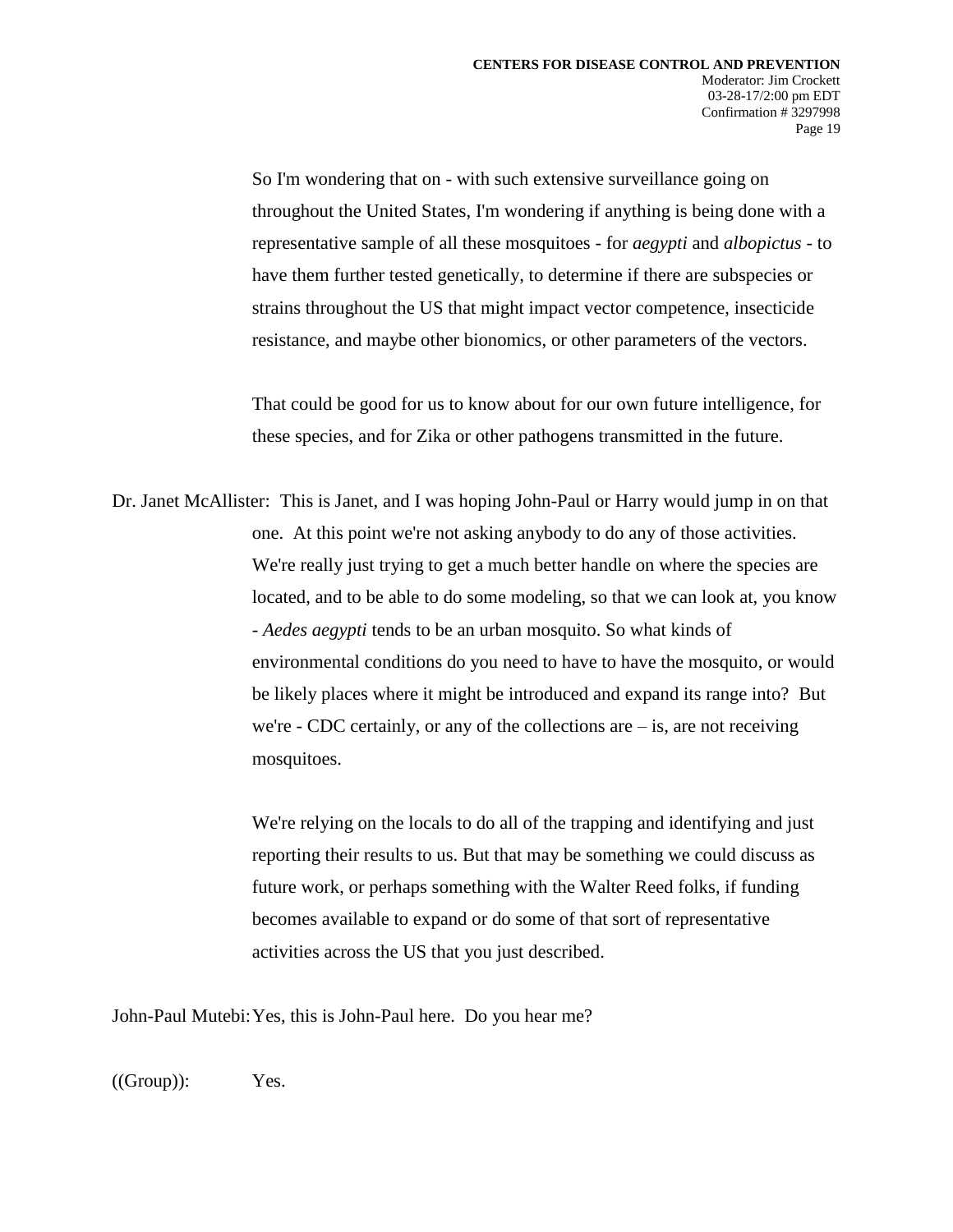Dr. Janet McAllister: I can hear you JP.

John-Paul Mutebi:Okay, sorry. I kind of struggled with the mute. But I like the idea that has just been introduced. And as Jane has just said, we didn't consider it in the program. And that is also because of the background in that *Aedes aegypti* is kind of widelyspread, but there's no evidence of any speciation among the different populations.

> There's a whole lot of evidence of genetic variations but not really speciation. And that goes for *Aedes albopictus* as well. So we didn't think about it at the very beginning. And the genetic variation may be associated with differences in vector competence as well. So, as Janet has just said, that is something we may have to discuss separately at some later stage.

(Daniel Schumas):Fair enough. Thank you.

Coordinator: I show no additional questions at this time. But as a reminder if you would like to ask a question press star followed by the number 1, unmute your phone and record your name clearly, so I may introduce your question. One moment please for incoming questions.

Jim Crockett: So Janet and (Holly). What we'll do is hang tight for at least another 2 minutes - so if there's anybody else with an additional question or get involved in the discussion - so we'll stand by.

Coordinator: I show no questions at this time. But again, as a reminder if you would like to ask a question press star 1.

Jim Crockett: So (Holly) can interrupt us if we have any questions. But Janet, we'll kind of start to close this session, if you don't mind.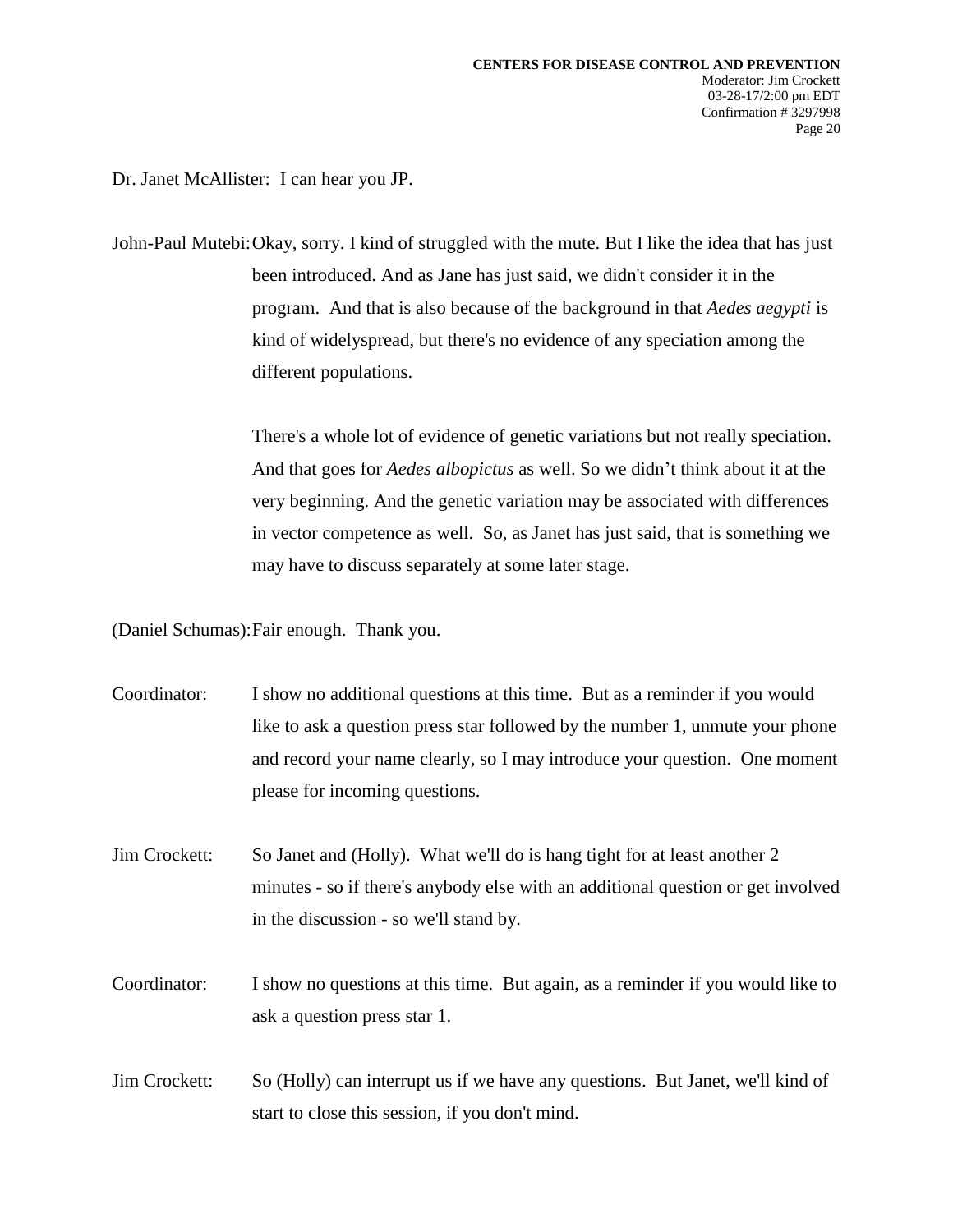((Crosstalk))

Dr. Janet McAllister: That's fine.

Jim Crockett: For those on the line, just please remember the transcripts, webinar slides, and the audio recordings. It is our full intent to keep these posted on the webs - the website. Here at CDC, where on a regular basis try and share the location with those as we update and post those. Taking a little longer than expected but we are still getting there to ensure they are getting posted.

> And sure they are posted and that is the ultimate destination for these, so that will be a great resource or tool for those who were not available to attend in person. Other than that, again I'd just like to say thank you for participating and Janet, I'll give you a chance for any closing questions. Please share this information, as we move forward in time. Next slide for a minute though please.

For upcoming webinars are listed on this slide here. You see the one with Janet and her team today. Again, the next ones are Wednesday and Thursday upcoming to close out the series for this month. So that'll be available there at this point.

But again ,if you have additional questions, you want us to queue up for future webinars, or questions from past webinars (hopefully) you'd link in with us at preparedness@CDC gov. We'll be glad to ensure those gut - get to the right place. That's preparedness@CDC.gov. Janet. - First let me ask (Holly) anybody else on the line for questions?

Coordinator: No questions at this time.